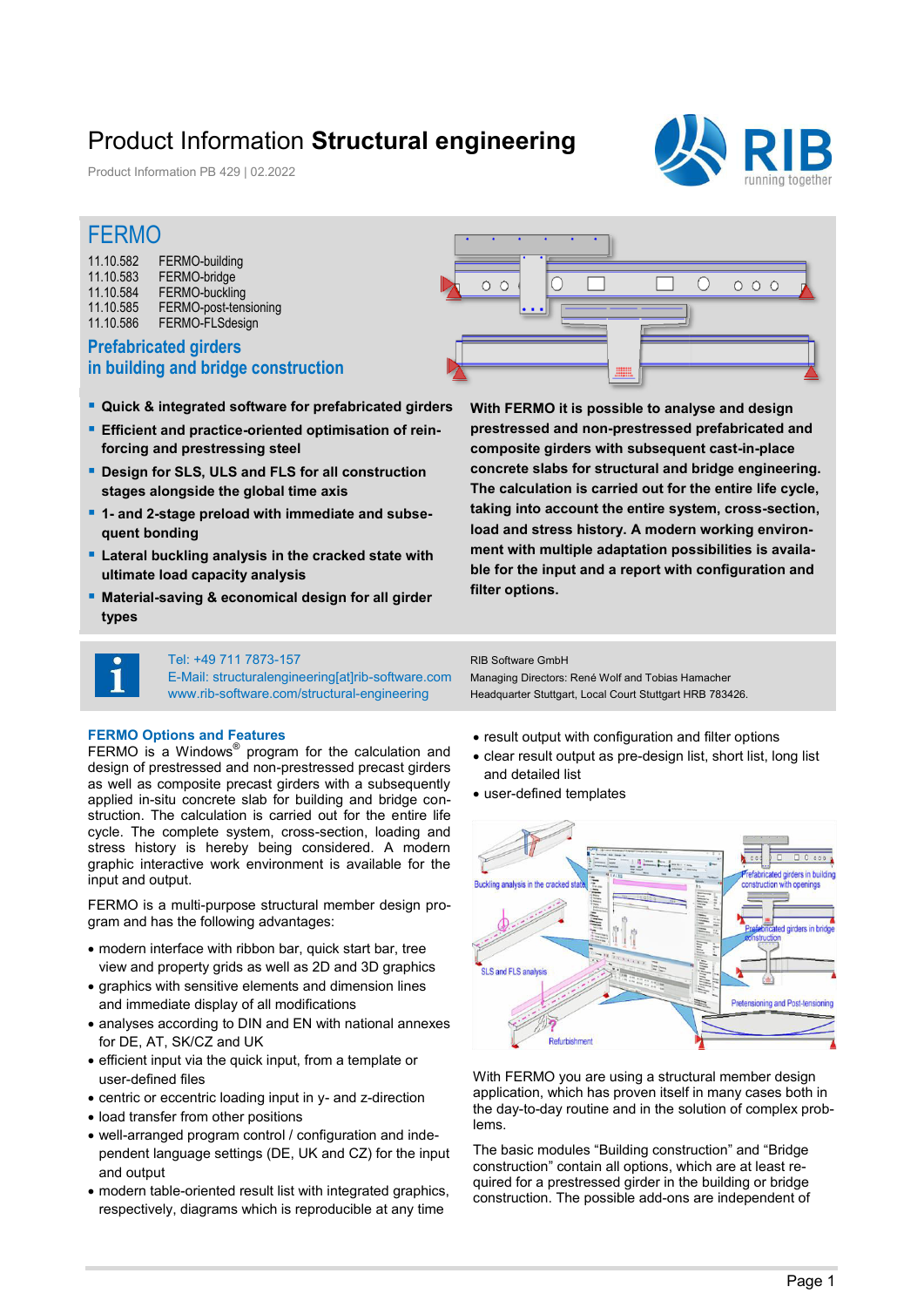# Product Information

each other, i.e. they can be added individually. Furthermore, it is possible to extend the modules from building construction towards bridge construction and vice-versa.

#### **Concrete girder Basic Module**

The reinforced concrete design is carried out uniaxial. In detail, the following tasks can be solved with FERMO:

- homogenous rectangular, T-beam, slab and H-sections with variable web and flange thicknesses as well as upstand-beam and trapezoidal sections
- typed symmetric and non-symmetric cross-sections in longitudinal direction
- arbitrary, variable cross-section layout including crosssection offsets
- single symmetric, in special cases also asymmetric cross-section shapes, are possible but are designed uniaxial
- subsequently applied in-situ concrete slab i.e. composite cross-sections



- varying, statically determinate systems: factory support, transport support, assembly support, auxiliary support and final support
- maximum of 8 analysis moments along the timeline from the factoring up to the end of the lifecycle
- linear stress resultants and deformations with automatic consideration of the effective slab widths
- alternative consideration of normal strength concretes (up to C50/60), high strength concretes (C55/67 up to C 100/115), ultra-high strength concrete (UHC140)
- reinforcement (up to B550), high strength reinforcement (SAS670)
- edge related single reinforcement or distributed reinforcement
- multi-layer reinforcement for single reinforcement and single-layer reinforcement for distributed reinforcement
- minimum requirements for the concrete cover and durability
- fixed or elastic support with automatic calculation of the spring constants
- reliable generation of the design combinations with the aid of load case attributes
- automatic generation of load cases by copying or copying with a certain distance

 single loads, line loads, trapezoidal loads and triangular loads, temperature loads and support settlement



- loads can be arranged centric or eccentric
- linear stress resultant calculation with automatic generation of all design combinations
- optional consideration of the minimum restraint, direct / indirect support
- complete bearing capacity analyses in the ULS for the permanent, accidental and earthquake situation
- minimum and ductility reinforcement for building construction and earthquake
- minimum and robustness reinforcement for bridge construction
- minimum reinforcement due to construction regulations
- bending bearing capacity due to normal force / moment interaction
- combination of the bending reinforcement under consideration of the minimum reinforcement
- shear bearing capacity due to V-T-VT interaction with linear stress resultants
- flange connecting reinforcement
- composite joint reinforcement
- tabular fire protection for decisive combination of actions (quasi-permanent, frequent)
- additional analysis sections
- summary of the existing and required reinforcement
- summary of the material consumption (bill of quantities)

#### **Design – building construction**

- basics for the general building construction, respectively, structural engineering according to EN 1990 appendix A1 and corresponding national annexes for DE, AT, SK/CZ and UK
- live loads according to EN 1991-1
- complete reinforced concrete and prestressed concrete design according to DIN 1045-1, EN 1992 1 and corresponding national annexes for DE, AT, SK/CZ and UK
- specification of the longitudinal reinforcement as single or distributed reinforcement

#### **Design – bridge construction**

 basics for bridges according to EN 1990 appendix A2 and corresponding national basics for the general building construction, respectively, structural engineering ac-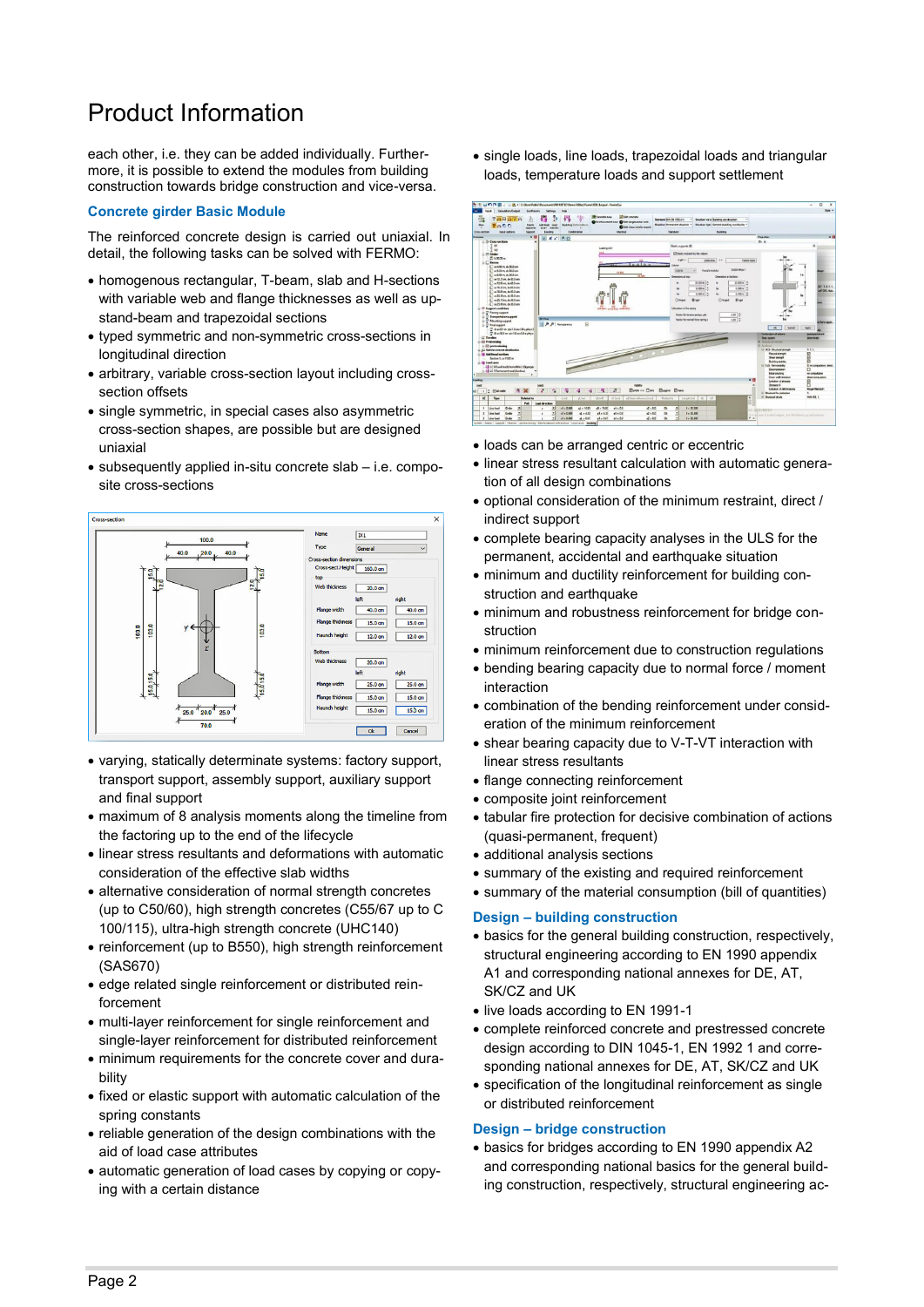

cording to EN 1990 appendix A1 and corresponding national annexes for DE, AT, SK/CZ and UK

- live loads according to EN 1991-1
- complete reinforced concrete and prestressed concrete design according to DIN 1045-1, EN 1992 1 and corresponding national annexes for DE, AT, SK/CZ and UK
- specification of the longitudinal reinforcement as single or distributed reinforcement
- annexes for DE, AT, SK/CZ and UK
- bridge live loads according to EN 1991-2
- complete reinforced concrete and prestressed concrete design according to DIN Fachbericht 102, EN 1992 2 and corresponding national annexes for DE, AT, SK/CZ and UK
- input of the longitudinal reinforcement only as distributed reinforcement
- damage equivalent coefficients for the fatigue load model for road bridges
- main tensile stresses SLS



#### **Stressing bed prestressing**

- single-level prestressing
- database with all common prestressing methods in the stressing bed
- quick and easy input of the tendons with / without stripping
- concrete strain and prestressing steel strain trajectories
- prestressed concrete design under consideration of creep, shrinkage and short-term relaxation due to heat treatment
- transmission and anchorage lengths
- anchorage analysis of the stressing bed prestressing
- tensile force coverage graphic for reinforcing and prestressing steel
- bursting reinforcement for pretensioned tendons

#### **Post-tensioning**

- single-level prestressing
- double-level prestressing, if stressing bed prestressing as 1. level
- database with all common prestressing methods
- quick and easy input of the tendons
- multiple prestressing conditions prestress, release, post-tension per side
- anchorage with / without wedge slip
- losses due to friction

 prestressed concrete design under consideration of creep, shrinkage and relaxation

#### **Detailed analysis**

 circular / rectangular recesses and notches at the girder ends



 design of geometric discontinuity areas for small and large opening (recesses) according to DAfStb Heft 399/599 and DAfStb Heft 459



 post design for openings really close to each other < 0,8 \* h



 design of geometric discontinuity areas for offset supports (notches)



#### **Buckling stability**

- non-linear, biaxial analysis of the buckling stability according to EN 5.8.6
- geometric and physical non-linear calculation at the deformed system with the load step method
- consideration of the contribution of the concrete between the cracks (Tension Stiffening)
- consideration of varying load application points (BE, TE, neutral axis, arbitrary)